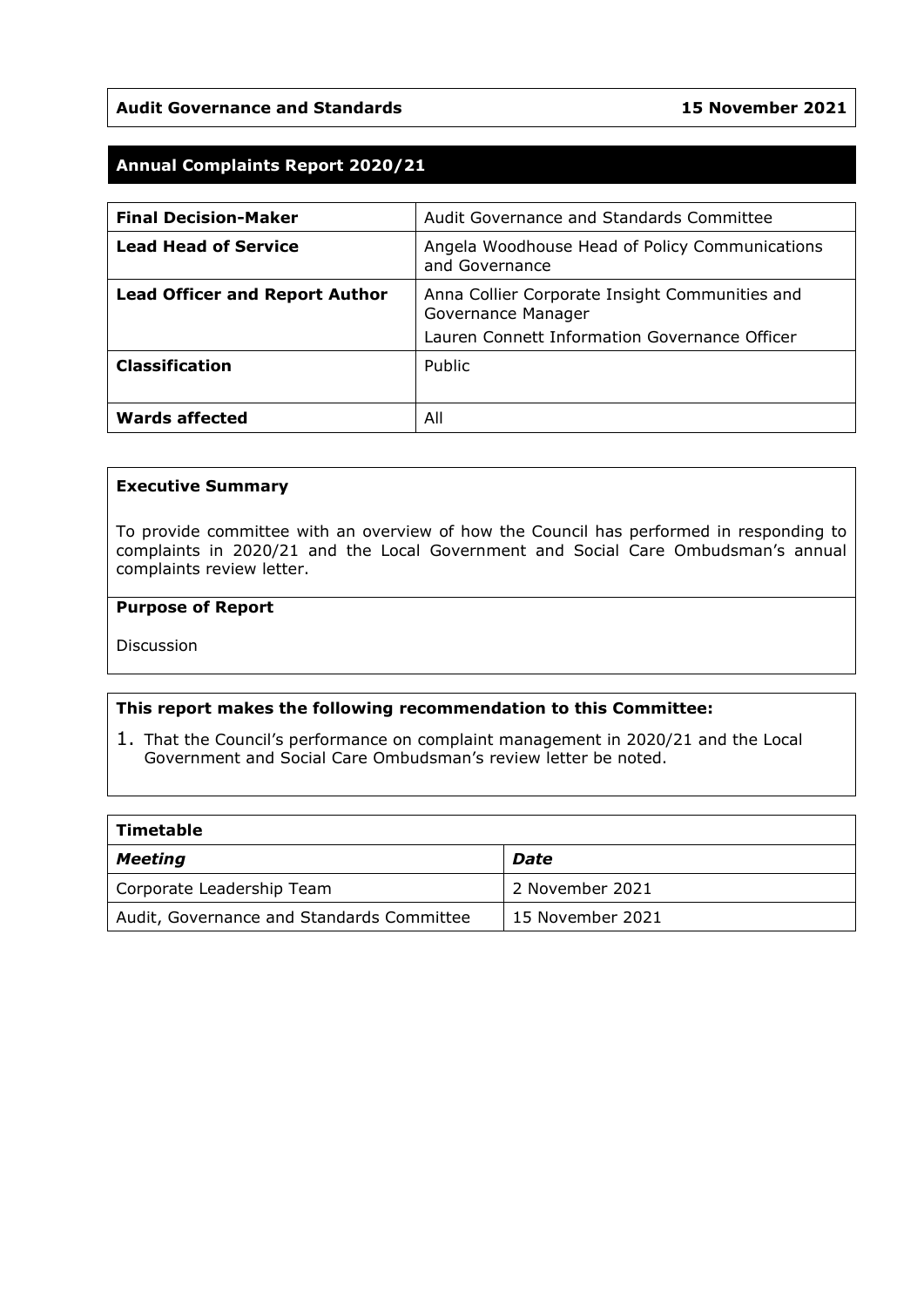# **Annual Complaints Report 2020/21**

# **1. CROSS-CUTTING ISSUES AND IMPLICATIONS**

| <b>Issue</b>                                        | <b>Implications</b>                                                                                                                                                                                                                                                                                                                                                                                                                                                                                                                                                                                                                                                                                                                                                                                                       | Sign-off                                                       |
|-----------------------------------------------------|---------------------------------------------------------------------------------------------------------------------------------------------------------------------------------------------------------------------------------------------------------------------------------------------------------------------------------------------------------------------------------------------------------------------------------------------------------------------------------------------------------------------------------------------------------------------------------------------------------------------------------------------------------------------------------------------------------------------------------------------------------------------------------------------------------------------------|----------------------------------------------------------------|
| <b>Impact on</b><br>Corporate<br><b>Priorities</b>  | Good complaints management ensures that the<br>Council learns from customer experience and<br>develops services to deliver both priorities                                                                                                                                                                                                                                                                                                                                                                                                                                                                                                                                                                                                                                                                                | Head of Policy,<br>Communications<br>and Governance            |
| <b>Cross</b><br><b>Cutting</b><br><b>Objectives</b> | The report recommendation supports the<br>achievements of all cross-cutting objectives, by<br>ensuring lessons learnt from customer<br>feedback are implemented.                                                                                                                                                                                                                                                                                                                                                                                                                                                                                                                                                                                                                                                          | Head of Policy,<br>Communications<br>and Governance            |
| <b>Risk</b><br><b>Management</b>                    | This report is presented for information only<br>and has no risk management implications.                                                                                                                                                                                                                                                                                                                                                                                                                                                                                                                                                                                                                                                                                                                                 | Head of Policy,<br>Communications<br>and Governance            |
| <b>Financial</b>                                    | The process of responding to and dealing with<br>complaints as described in this report has been<br>managed within existing budgets.                                                                                                                                                                                                                                                                                                                                                                                                                                                                                                                                                                                                                                                                                      | Section 151 Officer<br>& Finance Team                          |
| <b>Staffing</b>                                     | We will deliver the recommendations with our<br>current staffing.                                                                                                                                                                                                                                                                                                                                                                                                                                                                                                                                                                                                                                                                                                                                                         | Head of Policy,<br>Communications<br>and Governance            |
| Legal                                               | This report provides a review of complaints<br>received and an update on the Council's<br>complaint handling. If any complaint raises<br>issues that may have legal implications or<br>consequences, the Head of Legal Partnership<br>should be consulted.<br>There is no statutory duty to report regularly<br>to Committee on the Council's performance.<br>However, under Section 3 of the Local<br>Government Act 1999 (as amended) a best<br>value authority has a statutory duty to secure<br>continuous improvement in the way in which<br>its functions are exercised having regard to a<br>combination of economy, efficiency and<br>effectiveness. Regular reports on the Council's<br>performance in responding to complaints assist<br>in demonstrating best value and compliance<br>with the statutory duty. | Interim Deputy<br>Head of Legal<br>partnership.                |
| <b>Privacy and</b><br>Data<br><b>Protection</b>     | The recommendations will not have an impact<br>on the processing of personal data, and there<br>is no need for a Data Protection Impact<br>Assessment.                                                                                                                                                                                                                                                                                                                                                                                                                                                                                                                                                                                                                                                                    | Corporate Insight,<br>Communities and<br>Governance<br>Manager |
| <b>Equalities</b>                                   | The complaints process is extremely valued. It<br>can help identify where changes to policy or<br>improvements to service delivery may be<br>required. When a change is proposed, an<br>Equalities Impact Assessment is undertaken to<br>ensure that there is no detrimental impact on                                                                                                                                                                                                                                                                                                                                                                                                                                                                                                                                    | Corporate Insight,<br>Communities and<br>Governance<br>Manager |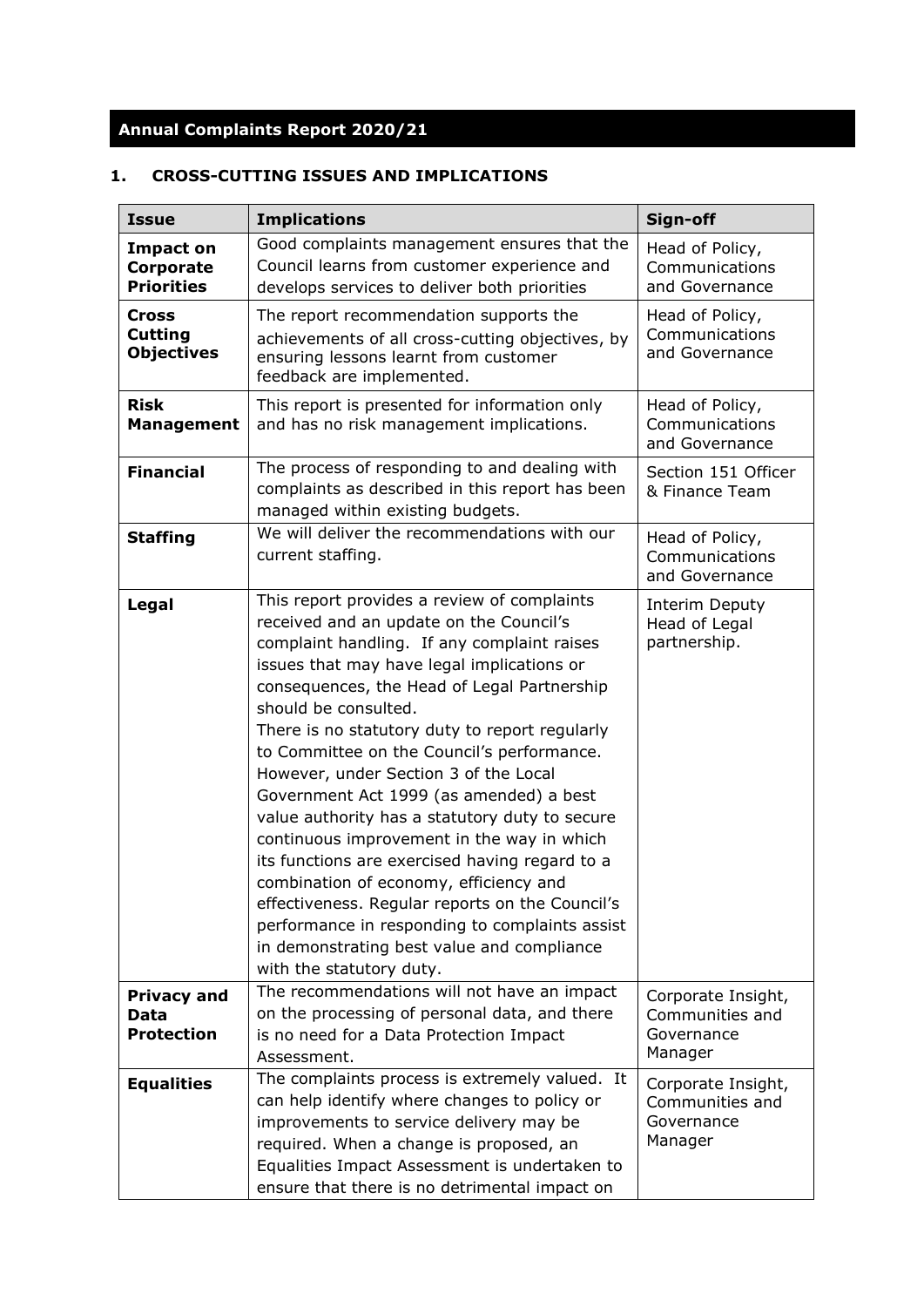|                                              | individuals with a protected characteristic. All<br>complaints with an identified equality issue are<br>investigated by the Senior Policy and<br>Communities Officer to ensure that equalities<br>concerns are investigated appropriately. |                                                                |
|----------------------------------------------|--------------------------------------------------------------------------------------------------------------------------------------------------------------------------------------------------------------------------------------------|----------------------------------------------------------------|
| <b>Public</b><br><b>Health</b>               | We recognise that the recommendations will<br>not negatively impact on population health or<br>that of individuals.                                                                                                                        | Senior Public Health<br>Officer                                |
| Crime and<br>Disorder                        | No Impact                                                                                                                                                                                                                                  | Corporate Insight,<br>Communities and<br>Governance<br>Manager |
| Procurement                                  | No Impact                                                                                                                                                                                                                                  | Corporate Insight,<br>Communities and<br>Governance<br>Manager |
| <b>Biodiversity</b><br>and Climate<br>Change | The implications of this report on biodiversity<br>and climate change have been considered and<br>are; There are no implications on biodiversity<br>and climate change.                                                                    | Corporate Insight,<br>Communities and<br>Governance<br>Manager |

### **2. INTRODUCTION AND BACKGROUND**

- 2.1 A complaint is a formal expression of dissatisfaction with the quality of a service, a failure to provide a previously agreed service, a policy or a decision made, a technical issue, a lack of communication or customer service, or the attitude or behaviour of a member of staff.
- 2.2 Complaints are managed and monitored by the Information Governance team. Complaints recorded under the formal procedure do not include first-time representations that were requests for service. In the event a service request was not handled correctly and created a form of dissatisfaction, a complaint would then be raised.
- 2.3 The Council's formal complaints procedure has three steps with the following response timescales:
	- Stage  $1$  within 10 working days.
	- Assessment within 5 working days.
	- Stage 2 within 20 working days.
- 2.4 Stage 1 complaints are dealt with by the service manager. If a complaint is about staff conduct, the complaint is dealt with by the staff member's line manager. Assessments are conducted by a member of the Information Governance team. Stage 2 complaints are investigated by a member of the Corporate Insight, Communities and Governance team on behalf of the Head of Policy, Communications and Governance.
- 2.5 Following the completion of stage 2 of the complaints process, complainants who remain dissatisfied have the opportunity to refer their complaint to the Local Government and Social Care Ombudsman (LGSCO).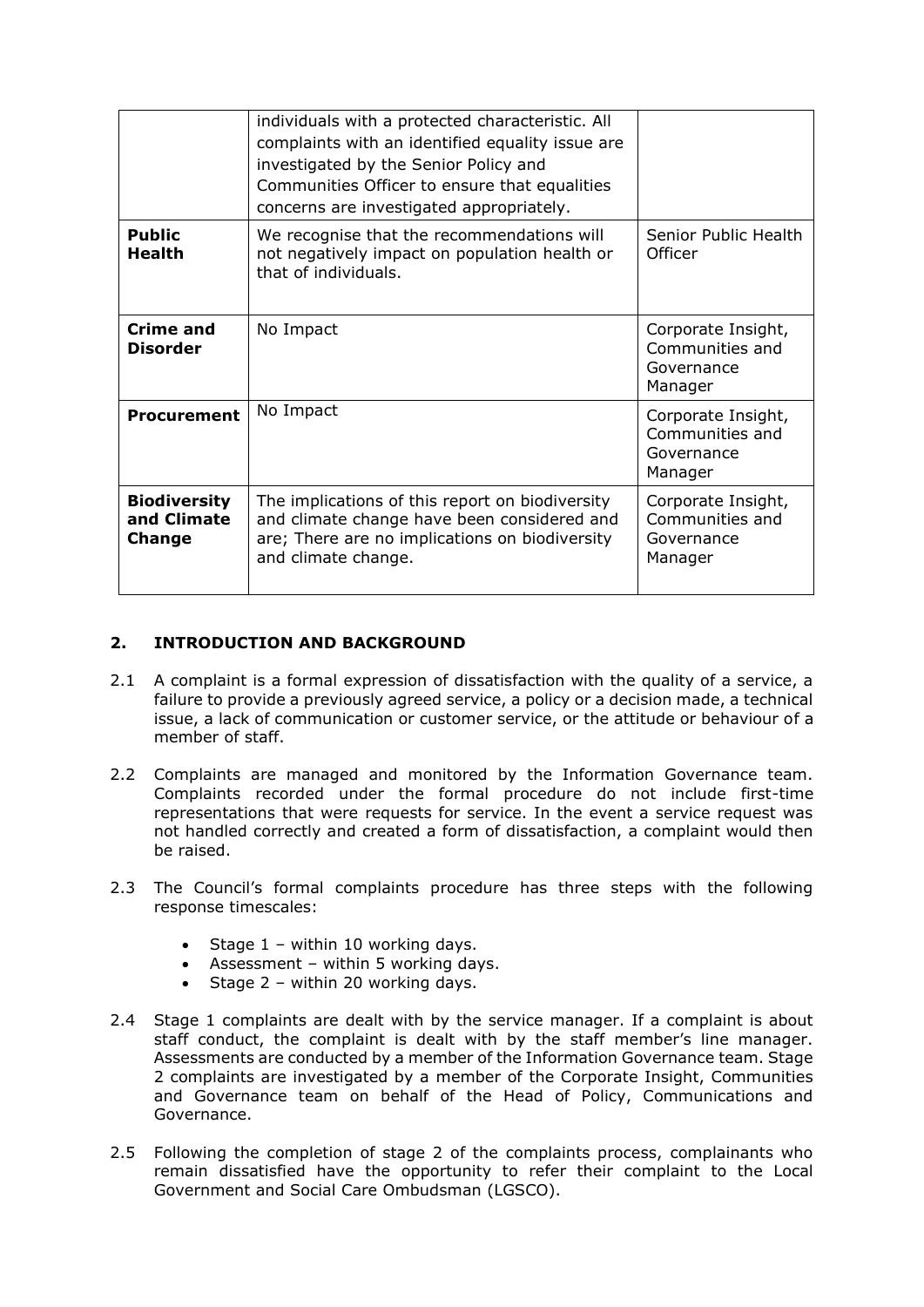2.6 The Council's complaints policy can be found here: [https://maidstone.gov.uk/home/primary-services/council-and-democracy/primary](https://maidstone.gov.uk/home/primary-services/council-and-democracy/primary-areas/information-and-data/tier-3-primary-areas/council-performance-reports/tier-3-primary-areas/policies/complaints-policy)[areas/information-and-data/tier-3-primary-areas/council-performance-reports/tier-](https://maidstone.gov.uk/home/primary-services/council-and-democracy/primary-areas/information-and-data/tier-3-primary-areas/council-performance-reports/tier-3-primary-areas/policies/complaints-policy)[3-primary-areas/policies/complaints-policy](https://maidstone.gov.uk/home/primary-services/council-and-democracy/primary-areas/information-and-data/tier-3-primary-areas/council-performance-reports/tier-3-primary-areas/policies/complaints-policy)

### **3. 2020/21 Performance Summary**

#### Stage 1 Complaints

- 3.1 The Council received 567 stage 1 complaints in 2020/21, compared to 720 in the previous year. This is a decrease of 21.25%.
- 3.2 The Council received 567 stage 1 complaints in 2020/21, compared to 720 in the previous year. This is a decrease of 21.25%.
- 3.3 It is likely that this decrease was a result of the COVID-19 pandemic. The graph below shows the number of complaints received in each quarter; quarter 1 was when the first national lockdown occurred, quarter 2 was when restrictions began to ease during summer, and quarter 3 was when the country entered the second national lockdown. The jump in numbers of complaints received in quarter 4 can be explained by the large amount of Waste complaints received (128) as a result of disruption caused by snow, vehicle breakdowns, and access issues.



- 3.4 The volume of stage 1 complaints by service can be found at appendix 1.
- 3.5 The number of stage 1 complaints received accounts for 0.18% of the total volume of calls and online forms received by the Council in 2020/21 (309,600). This has decreased compared to 2019/20, when the number of stage 1 complaints received accounted for 0.28% of all calls and online forms received by the Council.
- 3.6 Stage 1 complaints for 2020/21 were analysed in two ways: categorisation of complaints received, and the number of upheld complaints.

The categorisation of complaints received

3.7 Complaints are categorised in the following way: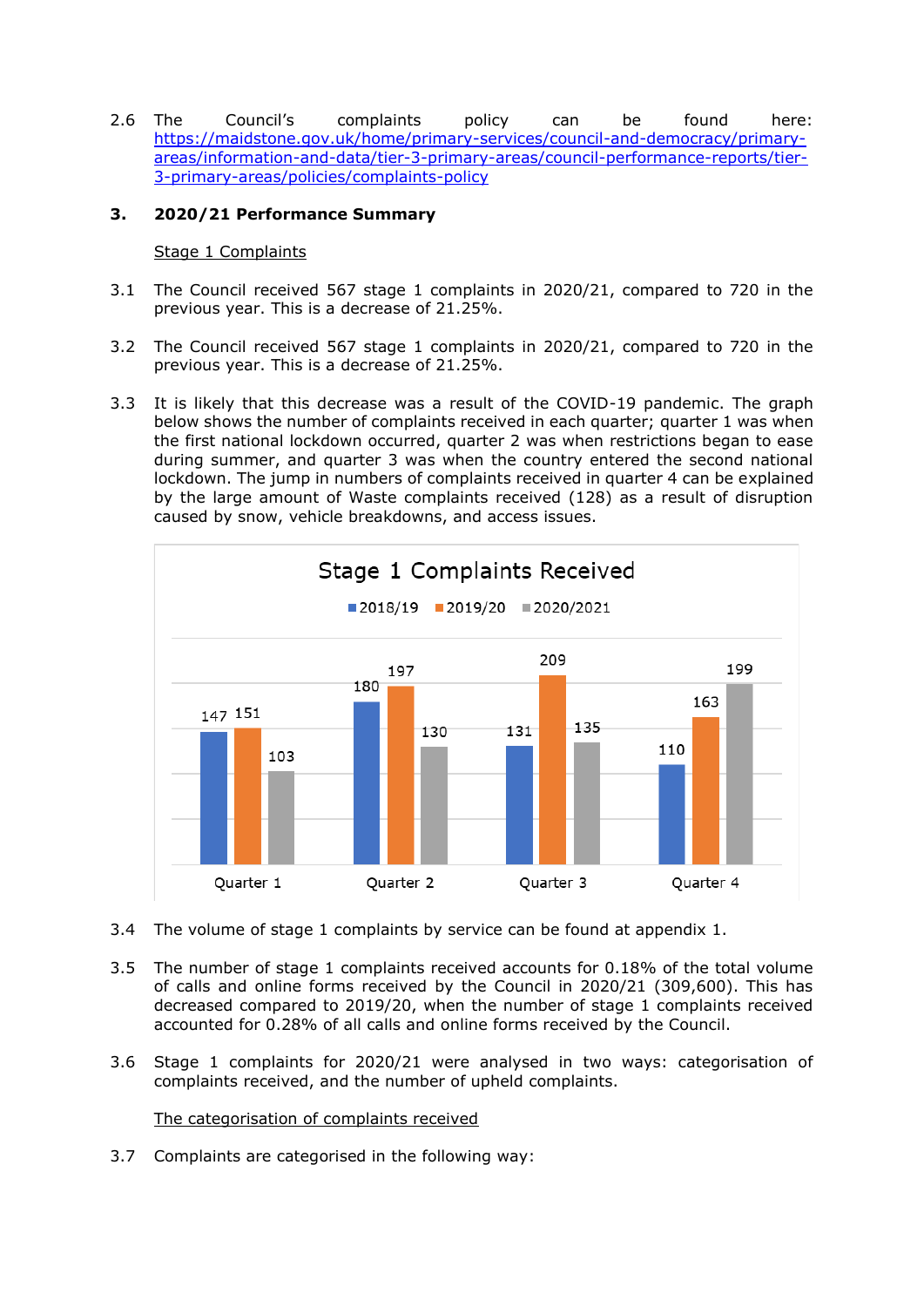- Policy & Decision: This usually relates to an outcome of an assessment or a service request that has not been agreed (e.g. our decision to change the bin collection schedule).
- Failure: We have a responsibility for delivering a service. What started as a service request and was not completed properly may turn into a service failure.
- Quality: A data breach, incorrect information provided, quality of letters/responses, poor handling (e.g. broken bins due to our poor handling).
- Technical: Complaints about the website, cyber incidents, the telephone system, or other automated systems we use such as apps/parking machines.
- Staff Conduct: Complaints about the conduct of members of staff.
- Customer Service: The level of service an officer provided to a customer.
- Communication: Typically relating to telephone calls, letters, and emails not being responded to appropriately, or a general lack of communication.
- 3.8 The following table displays the number of stage 1 complaints received within each category. It is important to note that the overall number of stage 1 complaints received (567) does not match the total below because a complaint can have multiple reasons for dissatisfaction.

| <b>Reason for Complaint</b> | <b>Total Number</b> | Percentage |
|-----------------------------|---------------------|------------|
| Policy & Decision           | 180                 | 29.6%      |
| Failure                     | 263                 | 43.3%      |
| <b>Customer Service</b>     | 58                  | 9.5%       |
| Communication               | 29                  | 4.8%       |
| <b>Staff Conduct</b>        | 39                  | 6.4%       |
| Quality                     | 30                  | 4.9%       |
| Technical                   | q                   | 1.5%       |

The number of upheld stage 1 complaints

- 3.9 An upheld complaint is one that is considered confirmed or supported.
- 3.10 Of the 567 stage 1 complaints, 33.9% (192) were upheld, 17.1% (97) were partially upheld, and 49% (278) were not upheld.

#### **Assessments**

3.11 Of the 567 stage 1 complaints received in 2020/21, 88 were escalated to the assessment stage of the Council's complaints process.

#### The number of upheld assessments

- 3.12 An assessment is upheld (or partially upheld) when it has been determined that the decision at stage 1 may not have been correct or that additional value can be added or an outcome could be achieved by undertaking a stage 2 investigation.
- 3.13 Of the 88 assessments conducted, 60.2% (53) were upheld and 2.3% (2) were partially upheld.

The number of justified assessments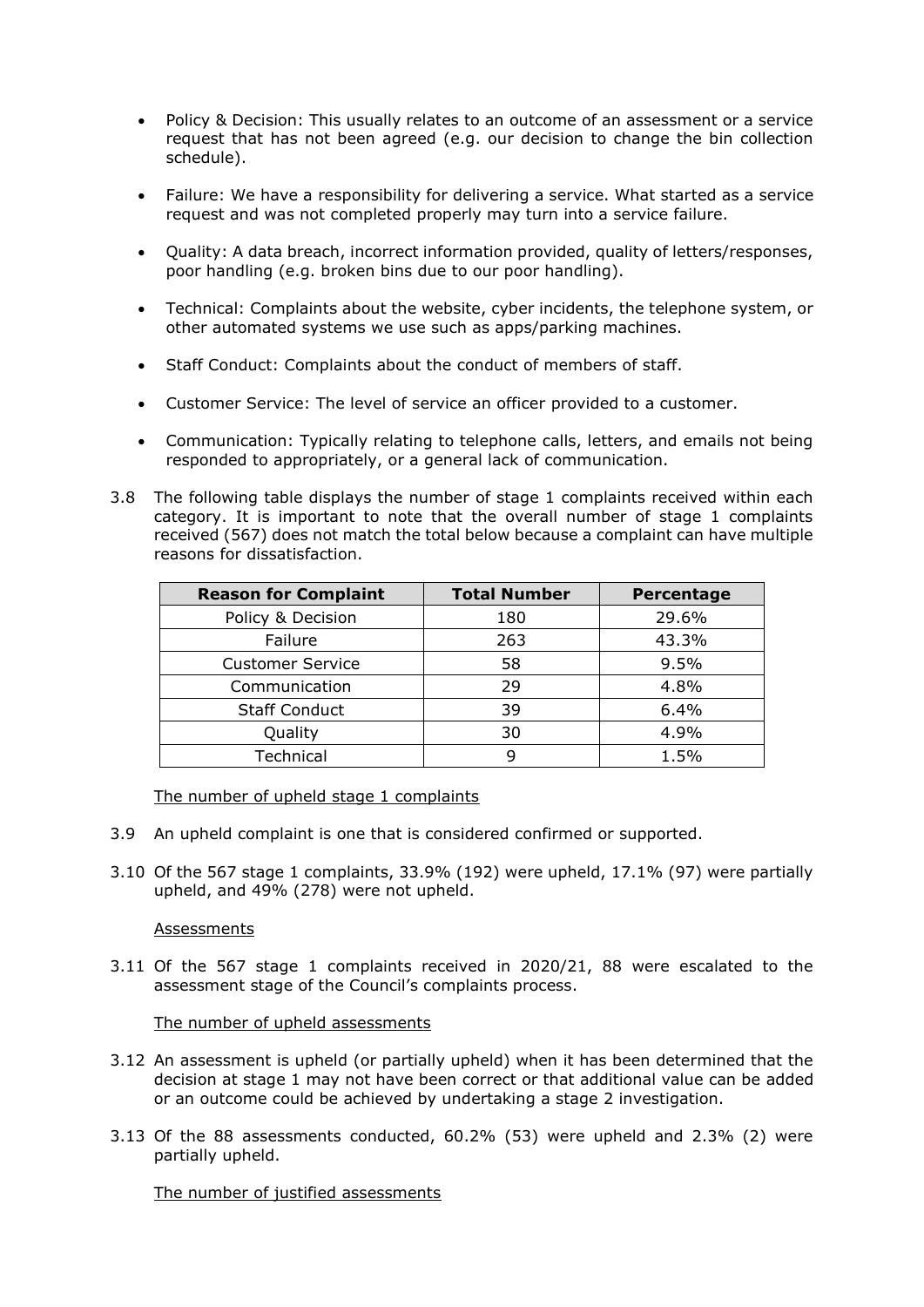- 3.14 A complaint is considered justified at assessment stage when the complainant has a valid concern regarding how their stage 1 complaint was handled and/or the decision that was made.
- 3.15 64.8% (57) of assessments concluded that the customer was justified in their reason for complaining.

#### Stage 2 complaints

- 3.16 Of the 567 stage 1 complaints received in 2020/21, 59 were escalated to the second stage of the Council's complaints process.
- 3.17 This is an escalation rate of 10.4%, compared to 15.3% in 2019/20. This is significantly lower than the performance target of 15%.
- 3.18 It is important to note that the total number of stage 2 complaints includes those that were assessed and upheld, and consequently escalated.





- 3.19 The volume of stage 2 complaints by service can be found at appendix 2.
- 3.20 Stage 2 complaints for 2020/21 were analysed in three ways: categorisation of complaints received, the number of upheld complaints, and the number of justified complaints.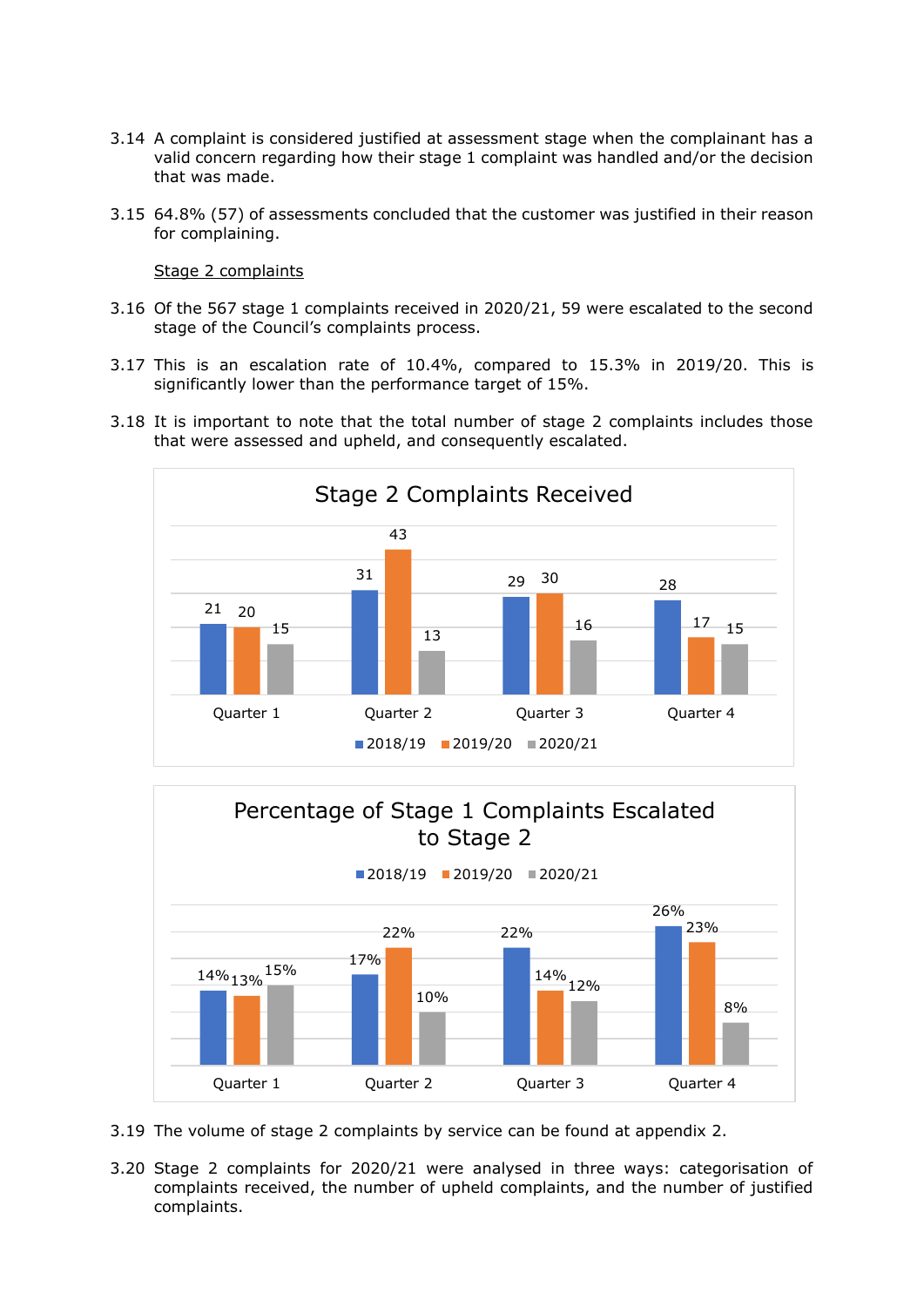3.21 The following table displays the number of stage 2 complaints received within each category. It is important to note that the overall number of stage 2 complaints received (59) does not match the total below because a complaint can have multiple reasons for dissatisfaction.

| <b>Reason for Complaint</b> | <b>Total Number</b> | Percentage |
|-----------------------------|---------------------|------------|
| Policy & Decision           | 21                  | 30%        |
| Failure                     | 21                  | 30%        |
| <b>Customer Service</b>     | 13                  | 18.57%     |
| Quality                     |                     | 12.86%     |
| <b>Staff Conduct</b>        |                     | 4.29%      |
| Communication               |                     | 4.29%      |
| Technical                   |                     |            |

The number of upheld stage 2 complaints

- 3.22 Of the 59 stage 2 complaints, 23.7% (14) were upheld, 35.6% (21) were partially upheld, and 40.7% (24) were not upheld.
- 3.23 Even when a complaint is upheld at assessment stage, it may not be upheld at stage 2. For example, an assessment may conclude that the escalation of the complaint is upheld because the customer reports that the issue has not been resolved, but the stage 2 investigation may determine that the current problem was not caused by the Council and so the complaint is not upheld.

#### The number of justified stage 2 complaints

- 3.24 A complaint is considered to be justified when the complainant has a valid concern regarding how their stage 1 complaint was handled and/or the decision that was made.
- 3.25 Stage 2 complaints can have different combinations in terms of whether they are upheld/not upheld and justified/unjustified. For example, a complaint could be justified in the reason for escalation because the response may not have been sufficiently detailed, but still not upheld as the stage 1 decision was correct.
- 3.26 71.2% (42) of stage 2 complaints were justified in their reason for complaining. This is an increase from 44.5% in 2019/20. This increase can be explained by the introduction of the assessment stage; complaints that are considered to be justified at assessment stage are escalated to stage 2, and thus the vast majority of stage 2 complaints are considered to be justified.

#### **4. Time taken to respond**

#### Stage 1 complaints

- 4.1 The Council's complaints policy states that stage 1 complaints will be responded to within 10 working days of receipt of the complaint. In 2020/21, 522 (92.06%) stage 1 complaints were responded to within this timescale. This has decreased since 2019/20, when 96.25% of stage 1 complaints were responded to within 10 working days.
- 4.2 If a complaint response is going to be late, the Information Governance Assistant will contact the customer to advise and provide a reason for the delay and an estimated response date.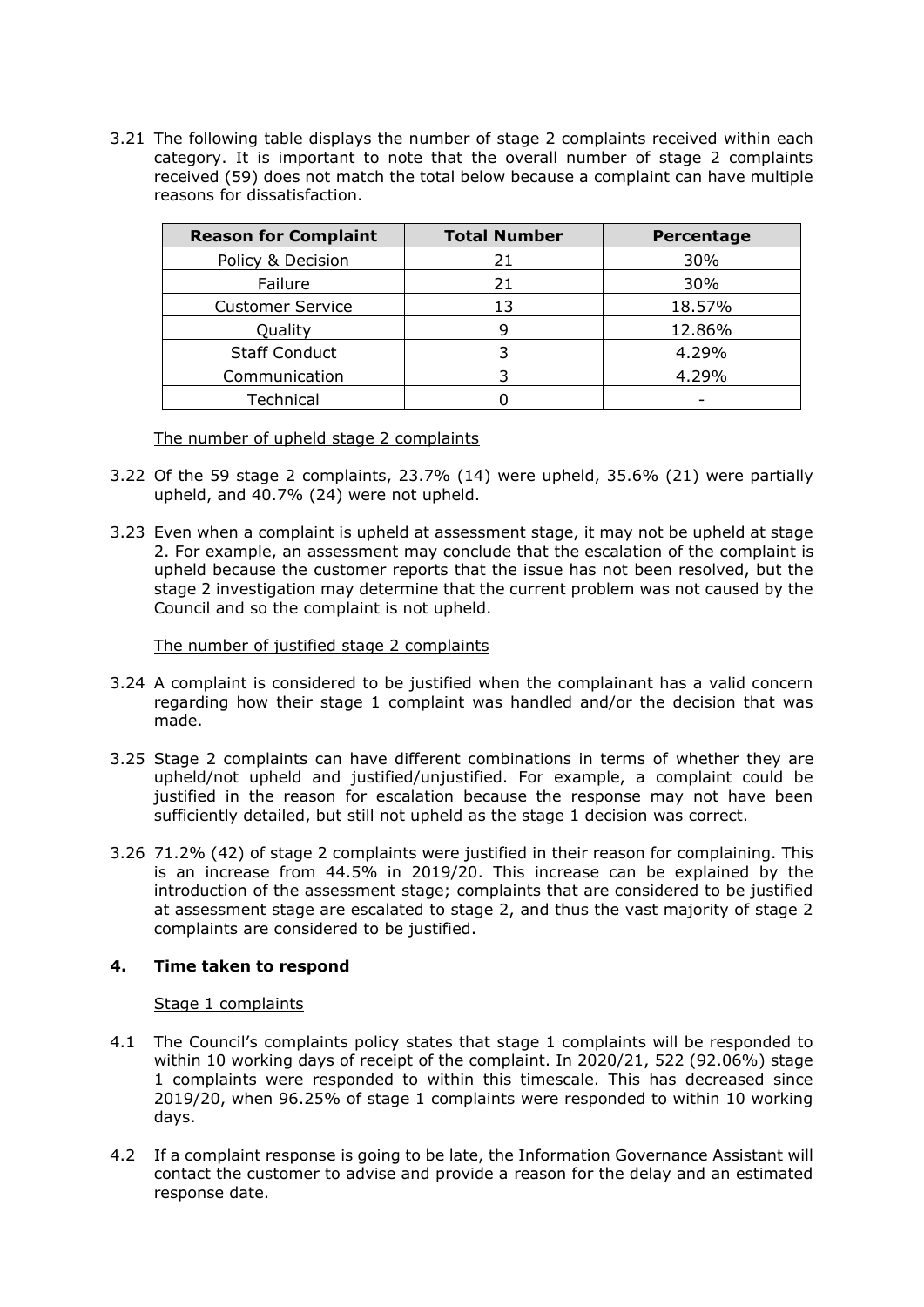4.3 In 2020/21, the average length of time taken to provide a formal response to all stage 1 complaints was 7.6 days. This is a small increase in response time from 2019/20 when the average time taken was 6.7 days.

#### **Assessments**

- 4.4 When a customer expresses dissatisfaction with the way their complaint has been handled, the Information Governance team aims to conduct an assessment within 5 working days. Against this target, 72 (81.8%) assessments were conducted in time.
- 4.5 The average length of time taken to conduct an assessment in 2020/21 was 5.1 days. This is a slight increase from 2019/20 when the average time taken was 5 days.

#### Stage 2 complaints

- 4.6 When a complaint is escalated to stage 2, an investigation is conducted by a member of the Corporate Insight, Communities and Governance team and a response is provided within 20 working days. Against this target, 49 (83.1%) stage 2 complaints were responded to on time in 2020/21.
- 4.7 As with stage 1, if a complaint response is going to be late, the Information Governance Assistant will contact the customer to advise them and provide a reason for the delay and an estimated response date.
- 4.8 In 2020/21, the average length of time taken to provide a formal response to all stage 2 complaints was 20.2 days. This is a slight increase compared to average of 19.8 days for 2019/20.

#### **5. Summary of Overall Performance**

- 5.1 The services with the highest volume of stage 1 complaints were Waste (52.2%), Parking (12.9%), and Development Management (9.2%), a combined total of 74.3% of all stage 1 complaints received. However, as a percentage of overall contact received by the Council, this is still very low (see paragraph 3.5).
- 5.2 The services with the highest stage 2 escalation rates were Waste (49.2%), Development Management (11.9%) and Parking (8.5%). This is not unexpected given the number of stage 1 complaints these services received.

#### **6. Improvements Made and Next Steps**

- 6.1 52.2% of all stage 1 complaints and 49.2% of all stage 2 complaints were regarding Waste Services:
	- Some of the complaints were a result of disruption to collections caused by snow – it is difficult to put anything in place to prevent this unfortunately.
	- Many of the complaints were a result of issues with access for waste collection vehicles. Access problems were caused by the increase in the number of parked vehicles in residential areas as a result of lockdown measures. The Waste team worked with the waste contractor to find solutions to access issues, including by installing CCTV cameras in the collection vehicles in order to assess issues faced by the crews. The Council's Communications team also alerted residents to the impact of parked cars blocking access for collection vehicles. Recently, we have seen far fewer complaints regarding service disruption caused by access problems.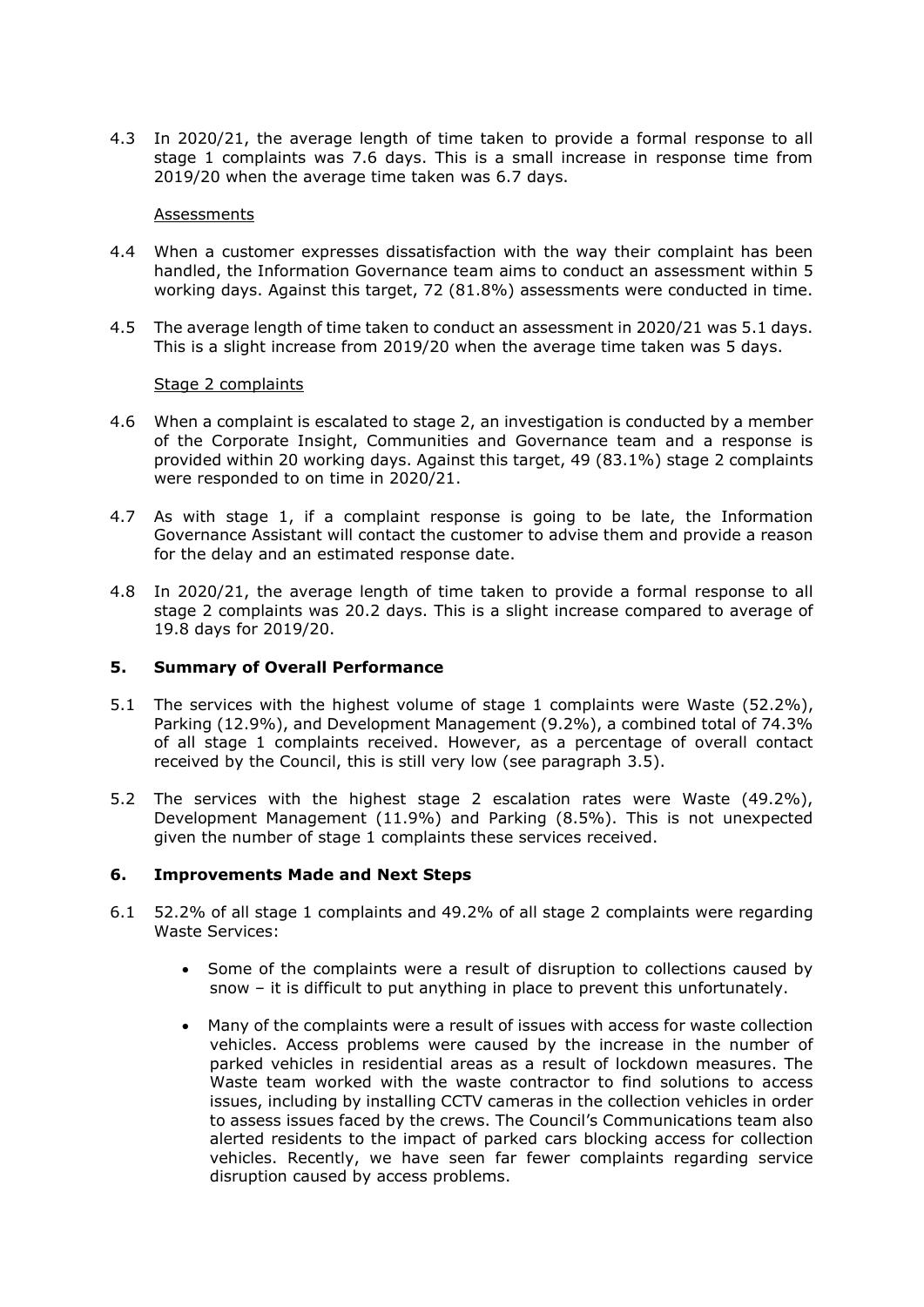- 6.2 The Policy and Information team underwent a restructure in 2021 and became the Corporate Insight, Communities and Governance team. This contains four sub-teams, one of which is the Information Governance team who are responsible for managing the complaints process.
- 6.3 It is important that lessons are learned from the complaints process and recommendations for improvements are identified. The following actions have been implemented in order to try and improve the Council's complaints handling:
	- The Information Governance team checks each stage 1 complaint response before sending it to the customer to ensure every point raised within the complaint has been thoroughly addressed in the response.
	- If the Information Governance team feels that anything is missing from the response, they contact the service manager and ask them to provide the missing detail.
	- The Information Governance team keeps in contact with the customer while the complaint is being investigated and advises them if more time will be required to fully investigate.
	- All stage 2 complaints are investigated by members of the Corporate Insight, Communities and Governance team and, before their responses are sent to the customers, they are checked by the Corporate Insight, Communities and Governance Manager; this ensures that all stage 2 complaints are investigated independently and responses have a consistent level of detail and tone.
	- A new ELMS training module on complaints handling has been designed by the team, this will be mandatory for all officers and managers who deal with complaints to complete.

#### **7. Local Government and Social Care Ombudsman Annual Review Letter 2020/21 and Local Government and Social Care Ombudsman Review of Local Government Complaints 2020/21**

- 7.1 Each year, this report and review letter is released to local authorities countrywide to communicate statistics from the complaints made to the LGSCO and comment on their performance in responding to investigations. The LGSCO's Annual Review Letter can be seen at appendix 4 and the report can be viewed here: [https://www.lgo.org.uk/information-centre/reports/annual-review-reports/local](https://www.lgo.org.uk/information-centre/reports/annual-review-reports/local-government-complaint-reviews)[government-complaint-reviews](https://www.lgo.org.uk/information-centre/reports/annual-review-reports/local-government-complaint-reviews)
- 7.2 The 2020/21 Annual Review letter is positive for the Council, there is no comment or critique of its complaint handling and the LGSCO did not issue any public reports regarding Maidstone Borough Council in 2020/21.
- 7.3 To allow authorities to respond to the Covid-19 pandemic, the LGSCO did not accept new complaints and stopped investigating existing cases between March and June 2020. This reduced the number of complaints they received and made decisions on in 2020/21. This should be taken into consideration when comparing data from previous years.
- 7.4 The LGSCO made decisions on 32 complaints in 2020/21. This represents a decrease of 11 decisions made from 2019/20. Compared to 2019/20, the upheld rate has decreased by 14%.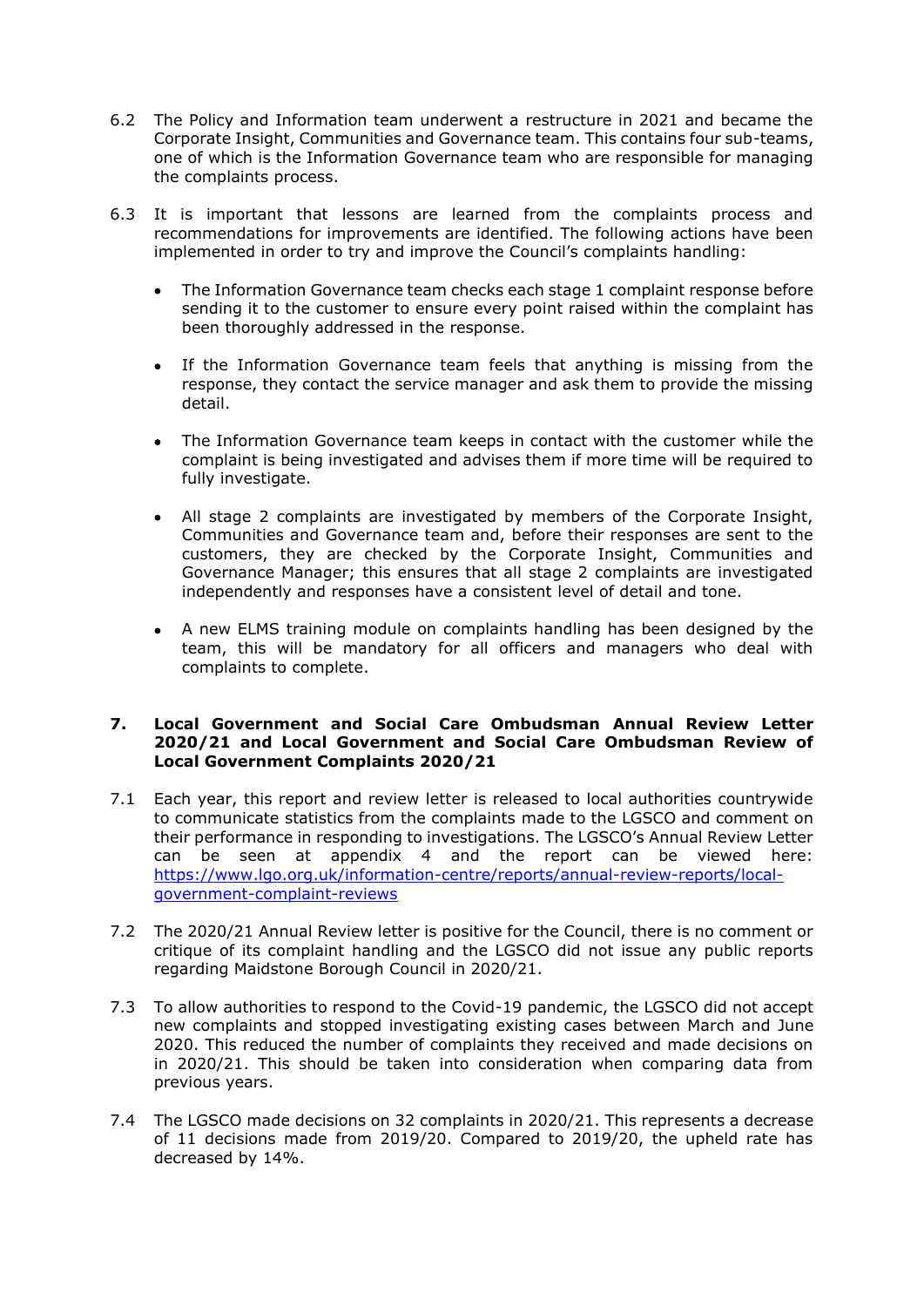| <b>Decision</b><br><b>Category</b>   | 2019/20 | 2020/21 | <b>Explanation</b>                                                                                                       |
|--------------------------------------|---------|---------|--------------------------------------------------------------------------------------------------------------------------|
| Closed After<br>Initial<br>Enquiries | 19      | 9       | On the basis of the complainant's<br>referral, the LGSCO have decided not<br>to investigate                              |
| Referred back<br>to Council          | 6       | 9       | The complaint hasn't gone through<br>the Council's formal complaints<br>process so it is referred back to the<br>Council |
| Advice given                         | 1       | O       | The LGSCO provided early advice or<br>explained where to go for the right<br>help                                        |
| Invalid/not<br>enough<br>information | 6       | 0       | The LGSCO was unable to progress<br>the complaint                                                                        |
| Not Upheld                           | 4       | 7       | Following investigation, the LGSCO<br>agrees with the Council's decision                                                 |
| Upheld                               | 7       | 7       | The LGSCO doesn't agree with the<br>Council's decision and finds in favour<br>or partial favour with the complainant     |
| Upheld Rate                          | 64%     | 50%     |                                                                                                                          |

- 7.5 A full list of LGSCO complaints by service can be found at appendix 3.
- 7.6 While the Council would strive to have no complaints upheld by the LGSCO, the performance overall has been good in relation to the number of complaints escalated to the LGSCO and the number investigated. The number of upheld complaints has stayed the same as 2019/20, however the upheld rate has decreased. Additionally, for all seven of the upheld complaints, the Council implemented the LGSCO's recommendation (100% compliance rate).
- 7.7 Maidstone Borough Council was not listed in the Decisions and Reports section of the LGSCO's annual report.
- 7.8 Please find below brief summaries of the complaints that were upheld by the Ombudsman in 2020/21, and outlines of the actions taken by the Council to remedy the complaints and ensure the same mistakes are not made in future:
- 7.8.1 Complaint regarding attachment of earnings payments at the recommendation of the Ombudsman, the Council Tax team implemented a new procedure for dealing with attachment of earnings payments to ensure that payments are received as expected and reminders are sent when appropriate.
- 7.8.2 Complaint regarding the length of time taken to pay a Discretionary Housing Payment – the Benefits team apologised to the customer and issued a reminder to Customer Service Advisors that DHP applications cannot be looked at until we receive evidence of either Housing Benefit or Housing Element of Universal Credit.
- 7.8.3 Complaint regarding the way Mid Kent Enforcement dealt with the customer's proposed payment plan – at the recommendation of the Ombudsman, Mid Kent Enforcement removed the enforcement fee and allowed the customer to pay the remaining balance in monthly instalments of £10.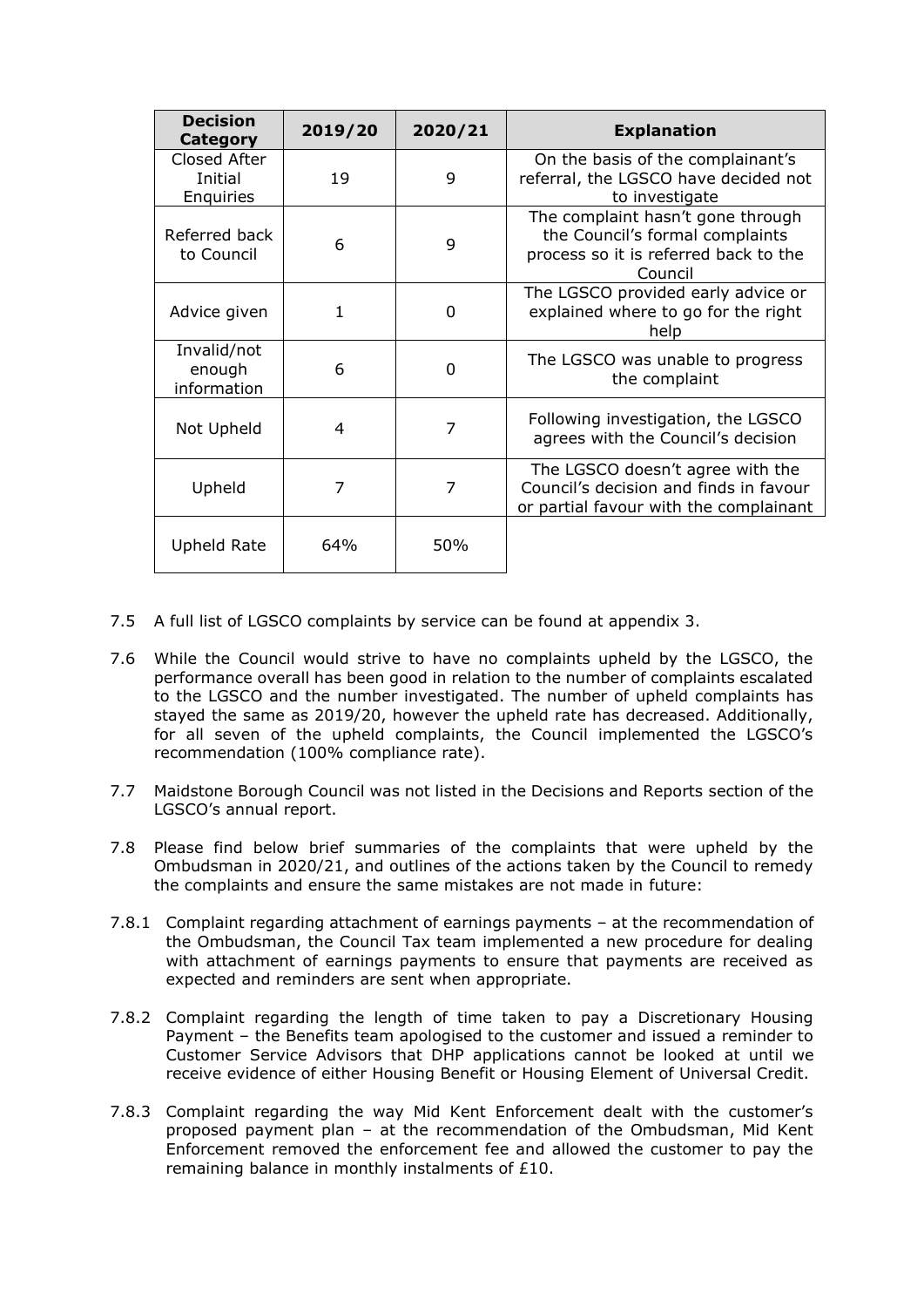- 7.8.4 Complaint regarding a failure to enforce against vehicles parking in a particular area – the Parking team apologised to the customer and implemented a new process for dealing with reports that a vehicle is parked across a resident's driveway; where appropriate, the Civil Enforcement Officer will issue a PCN to the vehicle using their powers under the enforcement of vehicles parked across dropped kerbs.
- 7.8.5 Complaint regarding a failure to enforce against breaches of planning conditions the Development Manager apologised to the complainant and paid him  $£100$  for time and trouble, £200 for distress, and £200 for the lost opportunity to have taken enforcement action sooner. At the Ombudsman's recommendation, the Development Manager provided training to the Planning Enforcement team to ensure they follow the correct decision-making process on enforcement complaints and communicate decisions correctly to complainants. The Development Manager also reminded officers of the importance of carrying out site visits in line with the Planning Enforcement Policy.
- 7.8.6 Complaint regarding a failure to investigate potential planning breaches the Development Manager apologised to the complainants and paid them £900 for their time and trouble, uncertainty, and avoidable frustration in making repeat complaints. At the recommendation of the Ombudsman, the Development Manager provided the complainants with updates on key events on the site every three months. Additionally, a new procedure for Street Naming and Numbering was implemented to ensure that information regarding any changes is shared between all relevant service areas, i.e. Council Tax and Planning Enforcement.
- 7.8.7 Complaint regarding noise nuisance from a temporary accommodation property and antisocial behaviour of the occupants - the Ombudsman upheld this complaint because they considered that the Council made decisions about noise nuisance and anti-social behaviour without any investigation process. However, the Ombudsman did not make any recommendations because the Council had already implemented remedies; the Temporary Accommodation team moved the occupants to new accommodation, which resolved the issues quicker than if formal action had been taken, and this removed the impact on the complainant of loud music and intimidating behaviour. The Temporary Accommodation team also resolved to work closely with future occupants and designated a single point of contact for complaints about the property.

### **8. Compliments**

- 8.1 A compliment is an expression of praise for an interaction, a service, or a product. Compliments from members of the public are logged because they help identify good practice, recognise those members of staff who provide a high quality of service, and help us learn from customers' feedback.
- 8.2 The Council received 58 written compliments in 2020/21 compared to 47 in 2019/20. This is an increase of 23.4%.
- 8.3 The services with the largest volumes of compliments were
	- Waste Services
	- Environmental Services (Depot)
	- Customer Services